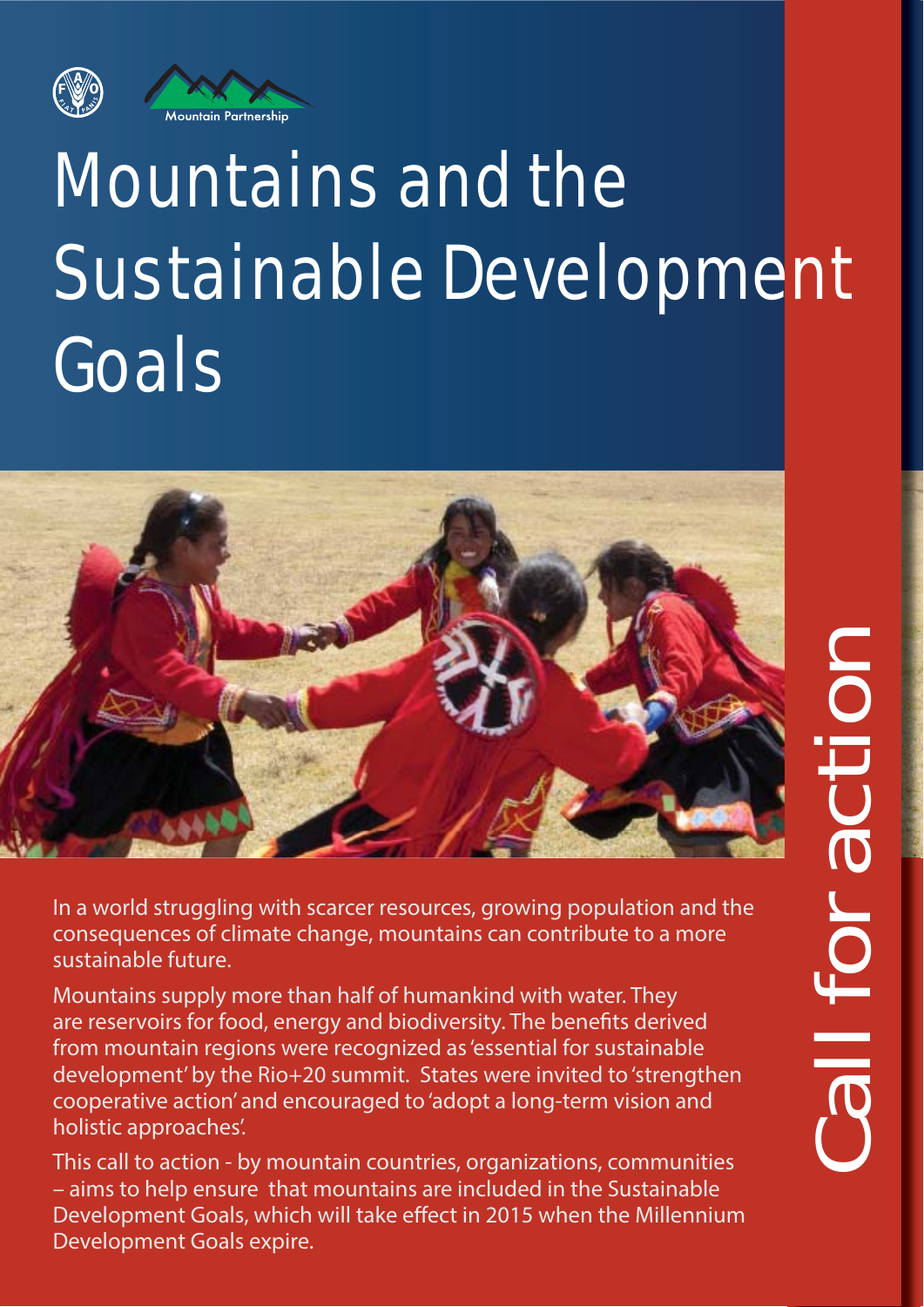# **Key facts and figures**



**M**ountains are home to one tenth of the world's population and cover 25 percent of the earth's land surface

**A**round 40 percent of mountain populations in developing and transition countries – about 300 million people - are food insecure with half of them suffering from chronic hunger

**M**ountains provide up to 60-80 percent of the world's freshwater resources for domestic, agricultural and industrial consumption

**M**ountains are early indicators of climate change, as evidenced by rapid glacier melting and loss of snow cover, whose implications go far beyond mountain boundaries

**M**ountains hosts approximately one quarter of all terrestrial biodiversity and half of the world's biodiversity hot spots.

### Mountains in the Sustainable Development Process

- 1992 Earth Summit Agenda 21 Chapter 13
- 2002 WSSD Plan of Implementation para 42
- $\cdot$  2012 Rio+20 The Future We want paras 210, 211, 212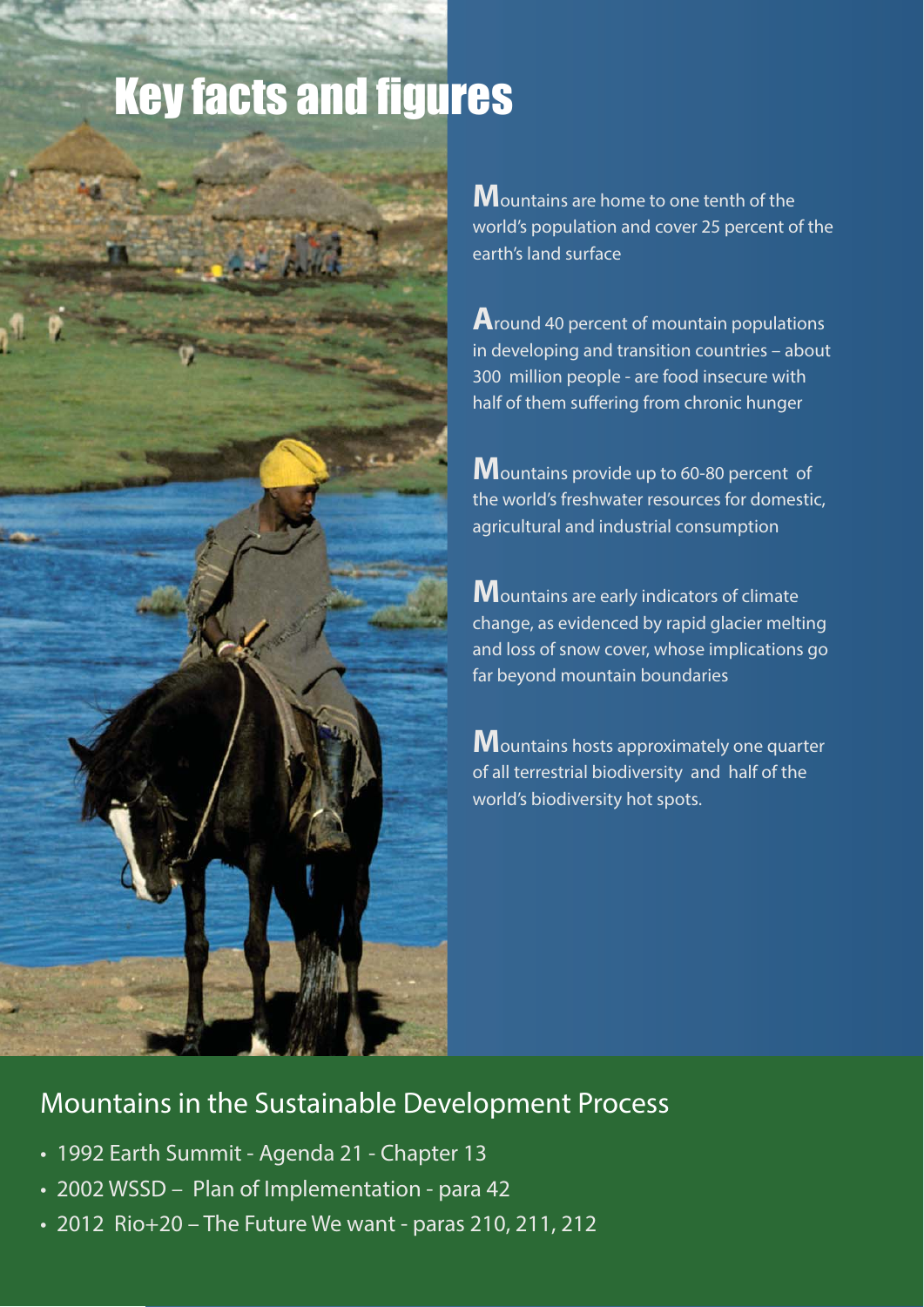### SDG issues and themes

#### **POVERTY ERADICATION**

Mountain people are among the world's poorest and hungriest. In developing countries, a vast majority live below the poverty line and an estimated 300 million are food insecure. **Targets**: mountain specific policies adopted to eradicate poverty by fostering growth, employment, social protection, infrastructure and investment. **Indicators**: xxx percent of countries with mountain territories have mountain specific policies included in their national development agendas by 2030.

**FOOD SECURITY AND NUTRITION, SUSTAINABLE AGRICULTURE**, About 40 percent of the mountain population in developing and transition countries, or nearly 300 million people, are vulnerable to food insecurity. **Targets**: policies adopted to enable mountain communities to access safe and nutritious food, encourage mountain agriculture, improve market access, and restore degraded land. **Indicators**: at least xx percent reduction in mountain food insecure people and xx percent degraded land restored by 2030.

#### **WATER**

Mountains provide up to 60-80 percent of the world's freshwater, which is essential for all forms of life. Population growth, intensification of land use, and climate change impact water availability, altering the water regime for agriculture, energy production, industrial use. **Targets**: policies adopted to develop integrated water resource management strategies and implementation in mountain areas. **Indicators**: at least xx percent of countries adopt policies for water resource management by 2030.

#### **ENERGY**

Mountains provide sustainable energy such as hydropower, solar power, wind power and biogas. **Targets**: policies to sustain the production of sustainable energy, improve the access by mountain communities and ensure that they receive compensation. **Indicators**: sustainable energy production levels increased by at least xx percent in mountain areas by 2030.

#### **CLIMATE CHANGE**

Mountain ecosystems are easily disrupted by variations in climate. Many mountain glaciers are melting and snow cover is changing, which will affect water supplies globally. **Targets**: policies adopted to promote resilience and adaptation in mountain areas employing traditional knowledge and technology. **Indicators**: resilience and adaptation measures established in at least xx percent of countries with mountain areas by 2030.

#### **DISASTER RISK REDUCTION**

Mountain people are highly vulnerable to extreme events and natural disasters including floods, landslides, and avalanches, and they are particularly affected by earthquakes and volcanic eruptions. **Targets**: policies adopted to increase the preparedness and the resilience of mountain people for disasters. **Indicators**: at least xx percent of mountain countries integrate disasters and risk management plans in their national policies.